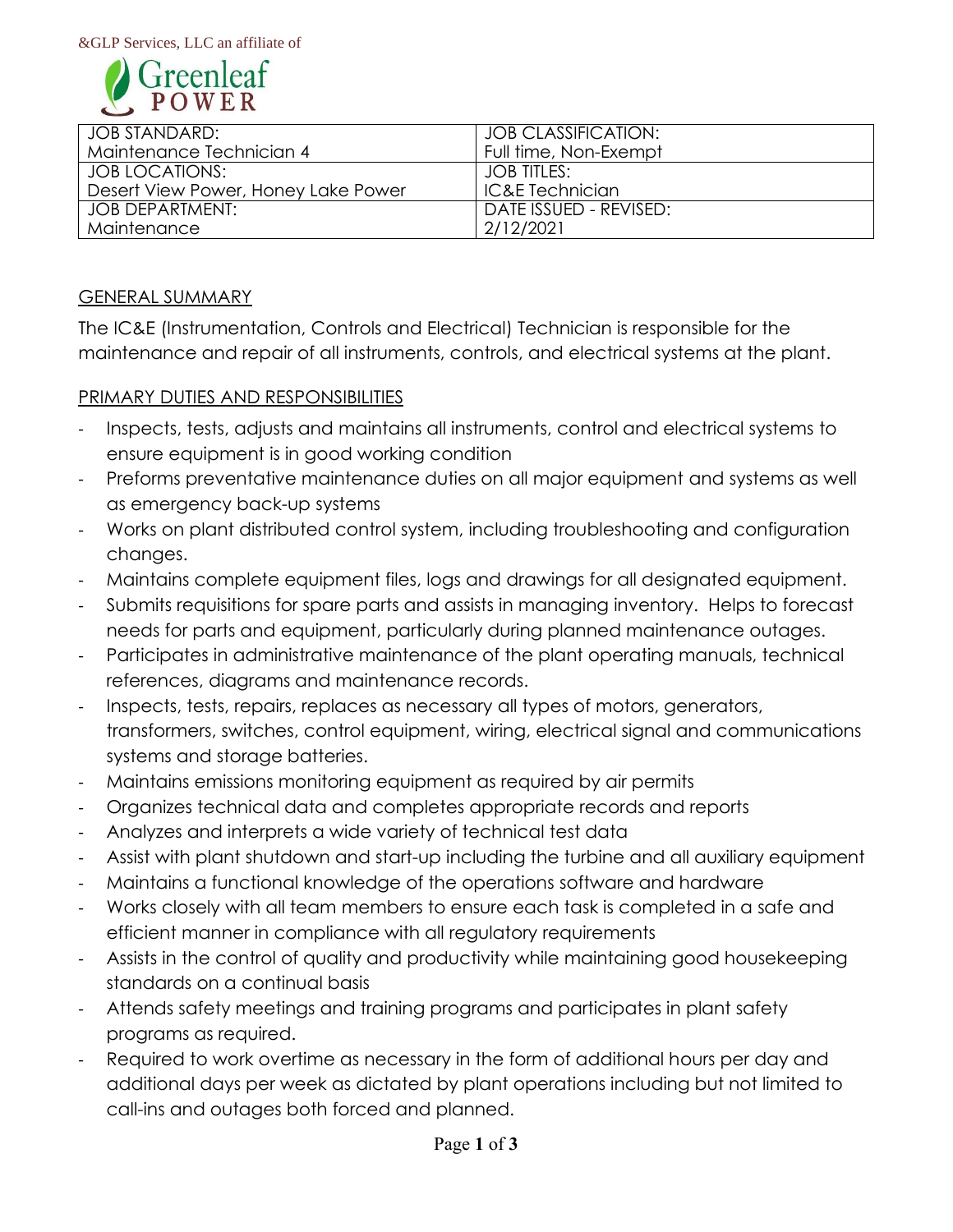

| JOB STANDARD:                       | <b>JOB CLASSIFICATION:</b> |
|-------------------------------------|----------------------------|
| Maintenance Technician 4            | Full time, Non-Exempt      |
| <b>JOB LOCATIONS:</b>               | JOB TITLES:                |
| Desert View Power, Honey Lake Power | l IC&E Technician          |
| <b>JOB DEPARTMENT:</b>              | DATE ISSUED - REVISED:     |
| Maintenance                         | 2/12/2021                  |

# SCOPE OF RESPONSIBILITY AND WORKING RELATIONSHIPS

The IC&E Technician is an individual contributor with no direct reports. The position reports directly to the Maintenance Manager and may take direction from other members of the plant management and supervisory teams.

The IC&E Technician collaborates with members of the operations and maintenance team to troubleshoot during plant upsets, as well as, on planned maintenance efforts aimed at improving overall plant performance and efficiencies.

## JOB QUALIFICATIONS

- Minimum High School diploma or equivalent work experience. Related college courses or relevant B.S. Degree preferred.
- Five years or more of related power plant experience including instrumentation systems, preferably P.L.C., ABB and Bailey DCS
- Must have a detailed understanding of the operation of power plant IC&E systems, including instrumentation, controls, electrical and mechanical skills
- Proficiency reading and interpreting logic diagrams, mechanical and electrical drawings, and technical manuals
- Strong analytical, problem solving and critical thinking skills
- Solid use of computer systems and software including the use of computer diagnostic applications and programs
- Effective written and verbal communication skills, as well as, the ability to read and write clearly
- Proven ability to collaborate and work with others
- Must have the ability to follow and enforce safety, environmental and compliance policies
- Must have the ability to work independently and with limited supervision and direction
- Must be able to timely report to the plant with limited notice for call-outs, emergencies and/or shutdowns based on plant operational needs

## PHYSICAL REQUIREMENTS AND WORKING CONDITIONS

- IC&E Technicians must be able to work in extreme temperatures inside and outside as the work may require exposure to heat, cold, wind, and rain